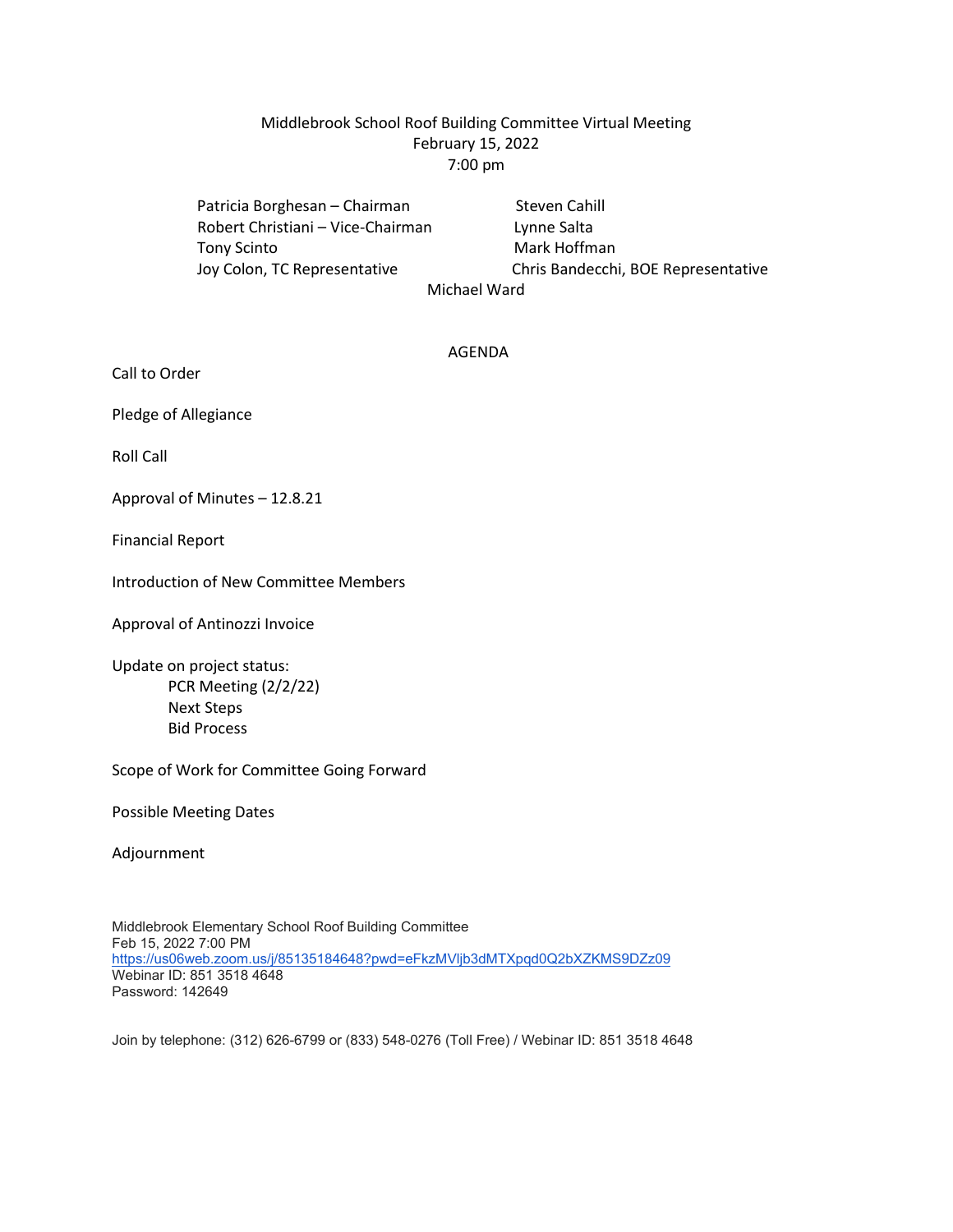## **Middlebrook Elementary School Roof Building Committee Virtual Meeting December 8, 2021 7:00 pm.**

Present: Chairman Patricia Borghesan, Michael Ward, Tony Scinto, Lynne Salta, Mark Hoffman, Robert Christiani, Steven Cahill and Joy Colon (entered at 7:03 pm)

Also Present: Vicki Tesoro, First Selectman, Dave Conte, BOE, Cindy Katske, Chief Administrative Officer; Dawn Cantafio, Town Council; Dan Martin, Assistant Finance Director, Kevin Bova, Directory of Purchasing, Town Attorney James Nugent, Ashley Gaudiano, Town Council and Paul Lisi, Antinozzi Associates

The meeting was called to order at 7:00 pm by Ms. Borghesan followed by the Pledge of Allegiance. Roll Call was taken by the clerk.

### **Past Minutes**

Motion was made by Mr. Ward to approve the minutes of September 13, 2021 as presented. Seconded by Mr. Hoffman and approved by unanimous consent.

## **Town Council Updates**

Mrs. Cantafio noted the Town Council, at their last meeting with all newly elected members, passed four resolutions to regarding the Committee. They included increasing the committee membership and appointing two new members. Mrs. Borghesan and Mr. Ward were appointed as Trumbull residents on the Committee. Mrs. Borghesan will remain as chairman. Mrs. Cantafio thanked both for their continuing support and efforts. Joy Colon was appointed as a representative from the Democratic Town Council. The BOE will appoint a new Committee member at their next meeting.

Joy Colon entered the meeting at 7:03 pm and was sworn in by First Selectman Tesoro as a member of the Committee.

### **Update on State Grant Application for the MSR**

Mrs. Borghesan updated the Committee noting the initial application submitted to the State was not accepted but with a minor detail corrected was resubmitted by November 10. The application was not rejected but a final approval letter has not been received. The State Office of School Construction Grants and Review is undergoing some changes and in speaking with a representative from that office, it was noted an acceptance letter should be expected after December 15. In preparation of receiving the letter, the meeting tonight is to approve the final plans and specs. There will be a presentation to the BOE and an emergency meeting of the Town Council on December 16. Once the letter is received, a meeting will be scheduled with the State to discuss next steps and going out to bid. Mr. Lisi noted he will be preparing some additional required documents and check lists for the State to review. Mrs. Borghesan noted there are still shortages and supply chain issues but the Committee will be working through the process to move forward.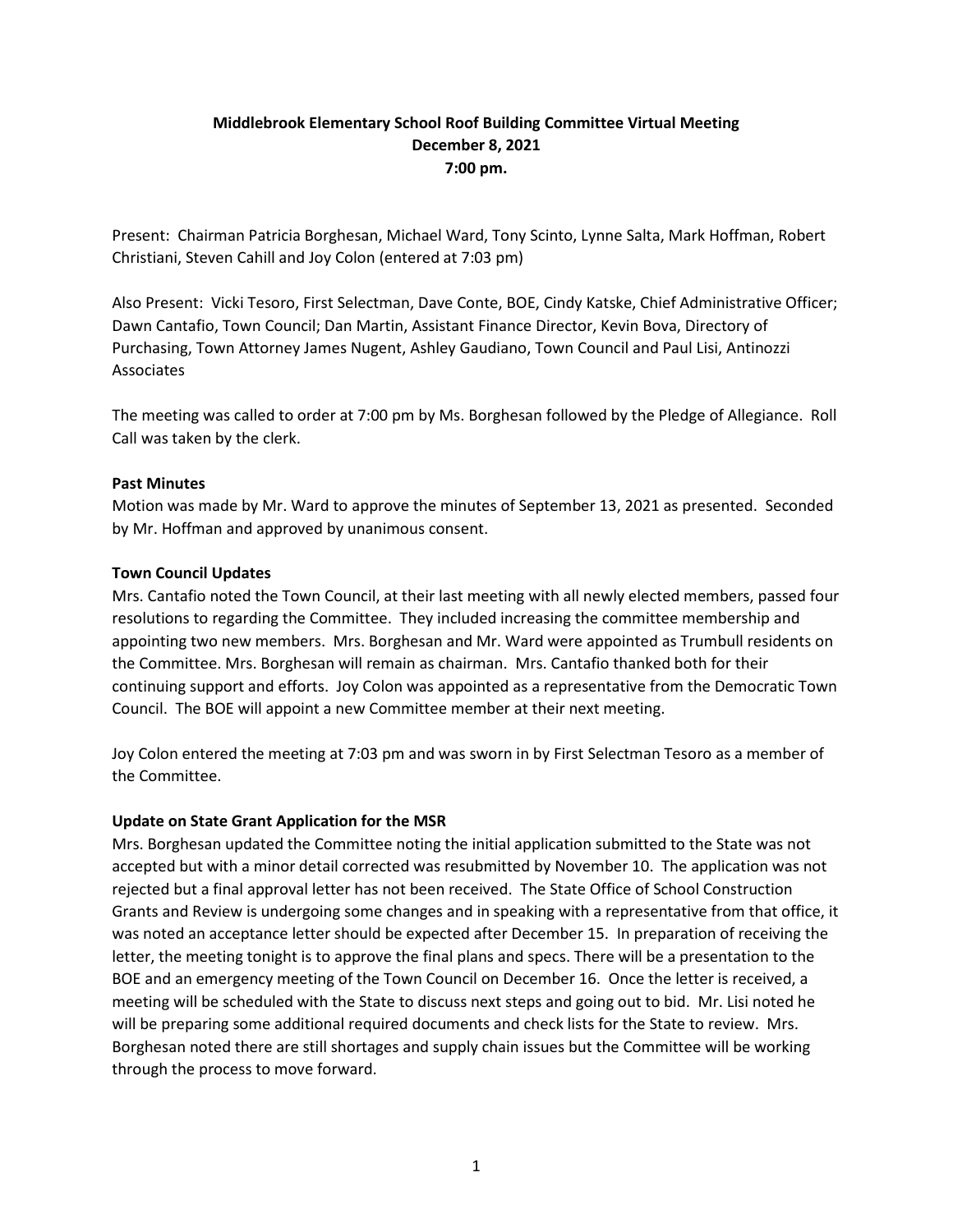### **Approval of Middlebrook School Roof Final Drawings and Project Manual**

After the above discussion, motion was made by Mr. Hoffman to approve the final plans and project manual along with the cost estimates for the Middlebrook Elementary School Roof Project. Seconded by Mr. Ward. Discussion was held regarding the placement of the roof drains and the supply chain concerns. Roll call was conducted and all committee members voted to approve the motion.

### **Discussion of Potential Next Meeting Dates**

Mrs. Borghesan noted that after all the meetings are conducted, once they hear from the State and schedule the meeting with the State with the architect, they will have a better idea of when they could go out to bid. There will be more detailed information to share with the Committee at that time.

Mr. Scinto questioned if anyone was keeping records of the expenditures for the project. Mr. Martin shared with the Committee a spreadsheet depicting the financial overview of the project. Mr. Bova noted that there have been many change orders on current projects because of the increasing costs. However, he felt this project might be okay with funding but there is still the possibility the award for the summer could go in either direction. Mr. Martin also noted they keep 10% contingency in the administration/owner account. It was requested that this financial overview be presented to the Committee at each meeting,

### **Adjournment**

There being no further business, motion was made by Mr. Hoffman to adjourn the meeting at 7:20 pm. Seconded by Mr. Cahill and approved unanimously.

Respectfully submitted,

Barbara Crandall Clerk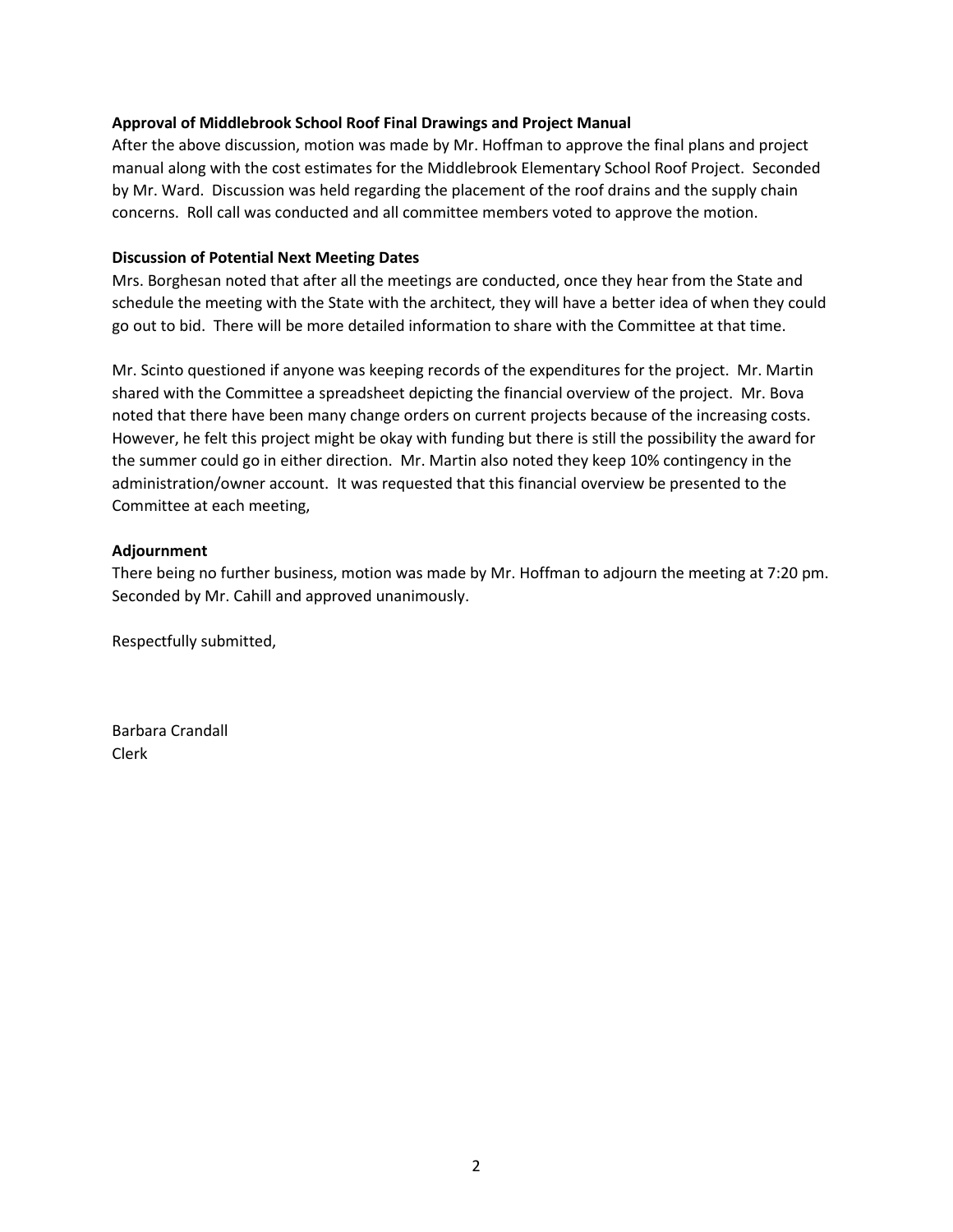## **INVOICE**

Invoice Number: Invoice date: **971843369 31 December 2021**



| To:        | Town of Trumbull   | AA project number:     | 21019                                      |
|------------|--------------------|------------------------|--------------------------------------------|
|            | 5866 Main Street   | Project name:          | Trumbull                                   |
|            | Trumbull, CT 06611 |                        | <b>Middlebrook School Roof Replacement</b> |
|            |                    | Project address:       | Middlebrook School, Trumbull, CT           |
| Attention: | Kevin Bova         | Client project number: |                                            |

| <b>PHASE</b>                       |          | Contract<br>Amount | Earned<br>To Date | Prior<br><b>Billings</b> | <b>This</b><br>Invoice |
|------------------------------------|----------|--------------------|-------------------|--------------------------|------------------------|
| <b>Basic Services</b>              |          |                    |                   |                          |                        |
| <b>Schematic Design</b>            |          | 10,900.00          | 10.900.00         | 10.900.00                | 0.00                   |
| <b>Construction Documents</b>      |          | 32,400.00          | 32.400.00         | 32,400.00                | 0.00                   |
| <b>Bid/Negotiation</b>             |          | 1,800.00           | 0.00              | 0.00                     | 0.00                   |
| <b>Construction Administration</b> |          | 11.400.00          | 0.00              | 0.00                     | 0.00                   |
|                                    | Subtotal | 56.500.00          | 43.300.00         | 43.300.00                | 0.00                   |
| <b>Additional Services</b>         |          |                    |                   |                          |                        |
| <b>State Grant Process</b>         |          | 8.200.00           | 2,733.33          | 0.00                     | 2,733.33               |
|                                    | Subtotal | 8.200.00           | 2.733.33          | 0.00                     | 2.733.33               |
|                                    | Total    | 64.700.00          | 46.033.33         | 43.300.00                | 2.733.33               |

Pay This Amount **2,733.33**

#### **AGING SUMMARY**

| Invoice Number | <b>Invoice Date</b> | Dutstanding | Current  | Over 30 | Over 60 | Over 90 | 120<br>Over |
|----------------|---------------------|-------------|----------|---------|---------|---------|-------------|
| 971843369      | 12/31/2021          | Z.733.33    | 2.733.33 |         |         |         |             |
|                | ⊤otal               | 2.733.33    | 2.733.33 | J.OO    | 0.00    | 0.00    | 0.00        |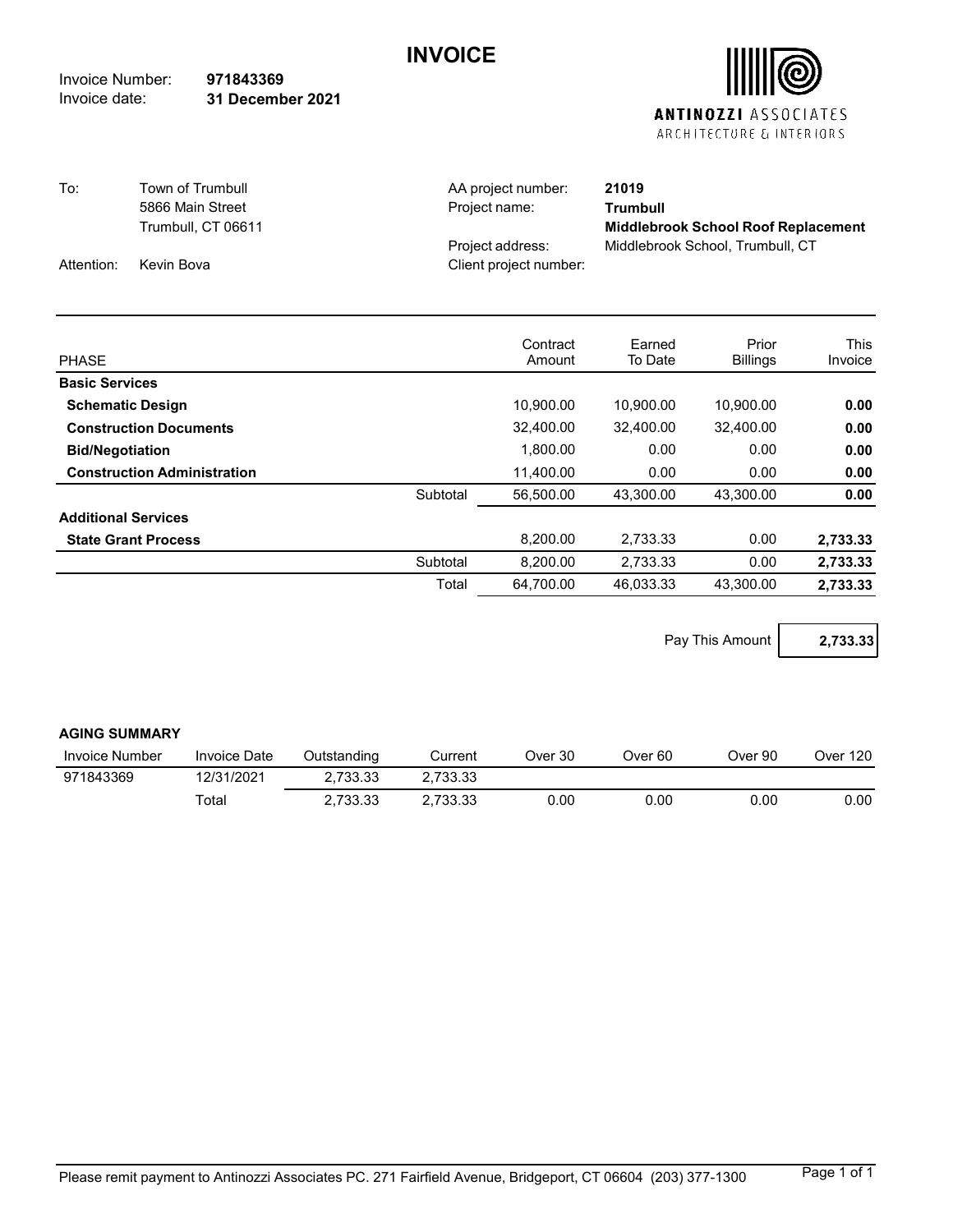# **PRE-CONSTRUCTION SCHEDULE 06/09/21**

*Roof Replacement Project*

(Based on State Grant Application Process)

**Town of Trumbull - Middlebrooks Elementary School**



**ANTINOZZI** ASSOCIATES

ARCH I TECTURE & INTERIORS

|                                         | 2021 |      |               |       |      |      |      |      |
|-----------------------------------------|------|------|---------------|-------|------|------|------|------|
|                                         | June | July | <b>August</b> | Sept. | Oct. | Nov. | Dec. | Jan. |
| <b>Task</b>                             |      |      |               |       |      |      |      |      |
| Prep & File Grant App. (SCG-049)        |      |      |               |       |      |      |      |      |
| Schedule & Attend State Prep Meeting    |      |      |               |       |      |      |      |      |
| Finalize plans/specs for State OSCGR    |      |      |               |       |      |      |      |      |
| Bldg Committee approval of plans/specs  |      |      |               |       |      |      |      |      |
| Prep State OSCGR docs/checklists        |      |      |               |       |      |      |      |      |
| Bldg Committee & BOE sign-off (SCG-042) |      |      |               |       |      |      |      |      |
| Local Officials sign-off (SCG-042)      |      |      |               |       |      |      |      |      |
| Schedule & attend State PCR meeting     |      |      |               |       |      |      |      |      |
| State OSCGR review / approval           |      |      |               |       |      |      |      |      |
| Bidding & Contract Award                |      |      |               |       |      |      |      |      |
| Procurement & Construction              |      |      |               |       |      |      |      |      |